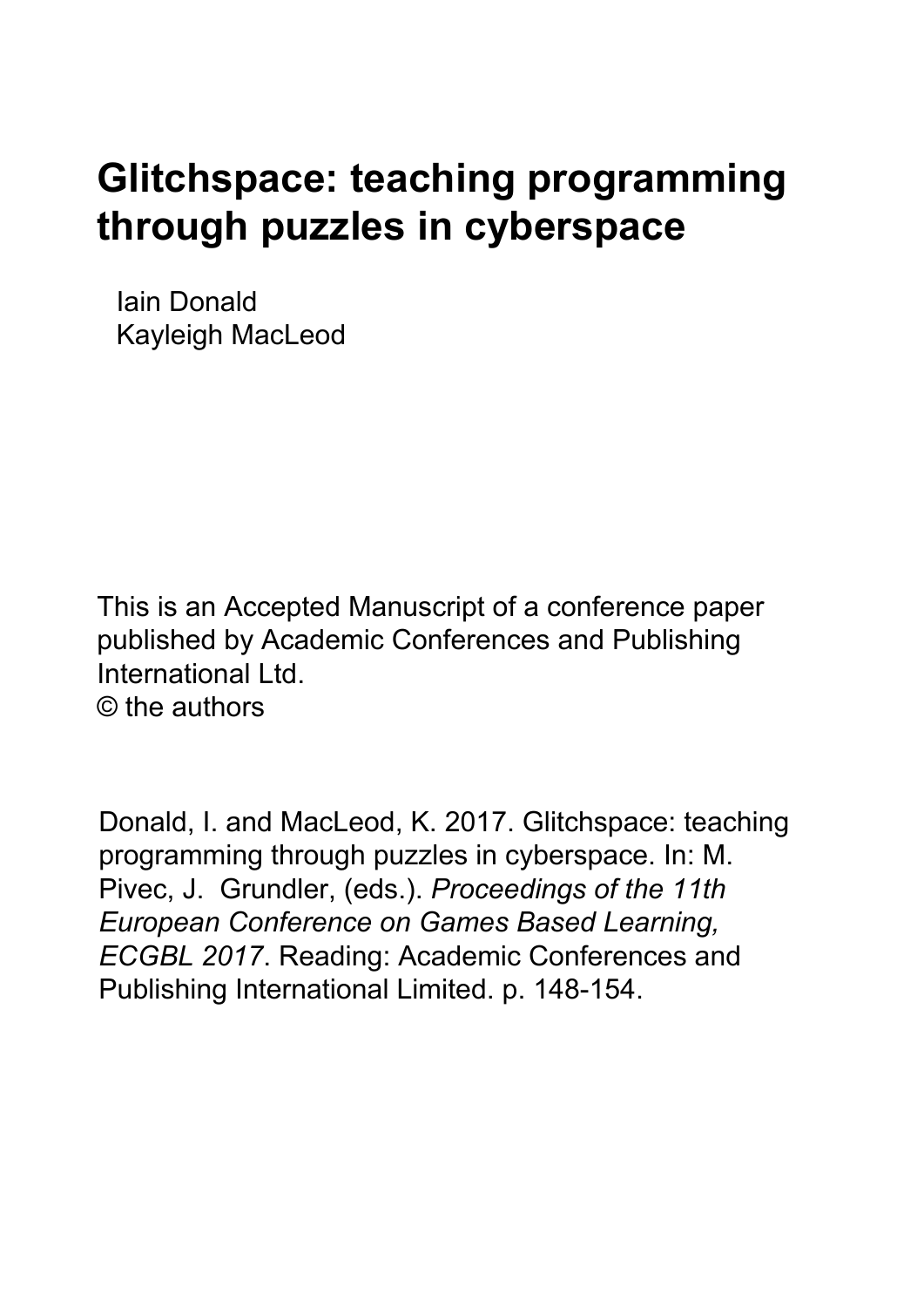## **Glitchspace: Teaching Programming Through Puzzles in Cyberspace**

Iain Donald, Kayleigh Macleod Abertay University, Dundee, Scotland, United Kingdom i.donald@abertay.ac.uk k.macleod@abertay.ac.uk

#### **Abstract:**

There is an increasing need to address the player experience in games-based learning. Whilst games offer enormous potential as learning experiences, the balance between entertainment and education must be carefully designed and delivered. Successful commercial games tend to focus gameplay above any educational aspects. In contrast, games designed for educational purposes have a habit of sacrificing entertainment for educational value which can result in a decline in player engagement. For both, the player experience is critical as it can have a profound effect on both the commercial success of the game and in delivering the educational engagement. As part of an Interface-funded research project Abertay University worked with the independent games company, Space Budgie, to enhance the user experience of their educational game *Glitchspace*. The game aimed to teach basic coding principles and terminology in an entertaining way. The game sets the player inside a Mondrian-inspired cyberspace world where to progress the player needs to re-programme the world around them to solve puzzles. The main objective of the academic-industry collaborative project was to analyse the user experience (UX) of the game to increase its educational value for a standalone educational version. The UX design focused on both pragmatic and hedonic qualities such playability, usability and the psychological impact of the game. The empirical study of the UX design allowed all parties to develop a deeper understanding of how the game was being played and the initial reactions to the game by the player. The core research question that the study sought to answer was whether when designing an educational game, UX design could improve philosophical concepts like motivation and engagement to foster better learning experiences.

**Keywords:** User Experience, Game Design, STEM, Games-Based Learning, Visual Programming

#### **1. Introduction**

In the game design and development process it is essential to always consider the player and their experience throughout. The user experience (UX) is key as it is the core characteristic of how the player will interact with the game and if not designed well will frustrate players. Having a clear understanding of the players' wants and needs in a game aids the design and provides focus during the development process. It is arguably more significant to consider the UX in the creation of educational games and games being utilised for games-based learning where engagement has a direct impact. While studies (Kumar, 2013; Mekler et al, 2013; Hamari, Koivisto and Sarsa, 2014) have considered the potential benefits of utilising games as innovative learning experiences there is still a great deal of research that needs to be done on finding a balance between educational aspects and the entertainment properties of a game to keep the user engaged while learning. Successful commercial games can lose sight of the educational aspects and focus predominantly on the entertainment value, conversely games that solely focus on education forget that the engagement of the user suffers due to a lack of entertainment (Groom, 2013; Bakar, Inal, and Cagiltay, 2006). Focusing on the UX of the game *Glitchspace*, the academic-industry collaborative research project presented has value for games developed with both entertainment and education in mind. Specifically, we consider how the UX design can improve philosophical concepts like motivation and engagement to foster better learning experiences.

Games based learning (GBL) is increasingly utilised as a framework for creating engagement, encouraging motivation and developing skills in a range of diverse subjects. Academic researchers and game developers are exploring the potential that games can offer as learning experiences (Groom, 2013). In the creation of educational games there are multiple hurdles which developers need to overcome. One of the most prominent problems is maintaining a user-centric focus during the game design and development process. In the design of games for education (and other games with purpose) the most successful commercial games, such as *SimCity, Plague, Inc.* and *Minecraft*, move the focus away from the educational aspects of the game to ensure gameplay remains varied and entertaining. In doing so games can diminish the educational weighting that they were designed to enhance. In the same vein, games that focus purely on the education aspects can assume that the entertainment value is brought by the content or the process of playing and leave these entertaining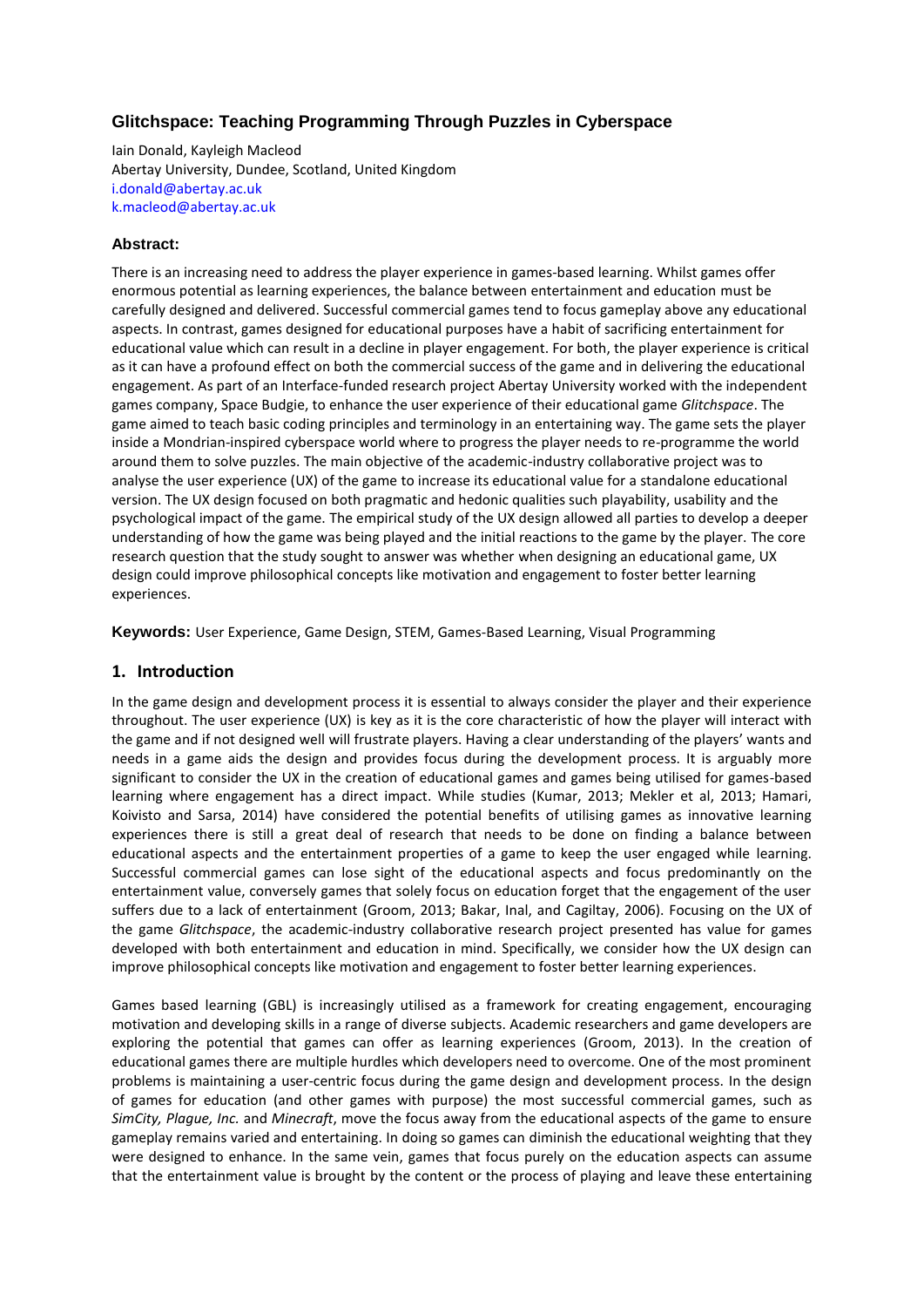aspects under designed. Gamification has also been shown to demotivate, and lead to less satisfaction, and empowerment (Hanus and Fox, 2015). It is therefore vital to find a balance between both education and entertainment and ensure the player is at the forefront of the design process. This paper examines the game *Glitchspace* and the collaborative academic-industry research project which was used to enhance the games UX to find a balance between entertainment and education. We consider quality as both pragmatic (usefulness and usability of the game) and hedonic (motivation, stimulation and challenge) applying Hassenzahl's model of interplay between the two (Hassenzahl 2004).

## **2. Background**

Games have risen in popularity in mainstream culture with 67% of US households owning a device in which games can be played on and more than 150 million Americans playing videogames in 2017 (ESA, 2017) This increased level of popularity has allowed for games to branch into other aspects of daily life, beyond a means of entertainment, it is now a medium that reaches a wide range of demographics. Evidence suggests that games can be engaging for even elderly users (Zelinski and Reyes, 2009). It has been argued that games are an engaging and motivational medium and one that has several potential advantages and benefits over more traditional means (McGonnigal, 2010; McGonnigal, 2011; Zichermann, 2011). Games drive intrinsic motivation, encourage behaviours that deliver internal rewards like achievement, satisfaction and enjoyment (Deterding et al 2011, Muntean, 2011, Glover, 2013). This is especially relevant when considering how new generations engage with digital media, which despite unprecedented numbers of users has also seen a steady decline in the number of skilled graduates in computing science (Livingstone and Hope, 2011). Various initiatives have been made to encourage interest in technologies beyond those of 'skilled users' and foster a greater understanding in the underlying coding principles that underpin all digital technology. Games do offer potential solutions to problems facing education because they are adaptable at allowing players to set their own level of challenge, can foster resilience through multiple play attempts and provide flexible approaches that let players progress at their own pace. Several studies have indicated that games have a demonstrated ability to improve creative thought (Jackson et al., 2012), multi-tasking (Abbott, 2013), hand-eye coordination (Gozli, Bavelier and Pratt, 2014), enhance perceptual and cognitive skills (Boot, Blakely and Simons, 2011) as well as problem solving (Oei and Patterson, 2014). This re-emergent field of combining learning with entertaining play has been capitalized upon by commercial titles as diverse as *Portal* and *Minecraft Edu*, both standalone educational variants of hugely successful commercial titles or *Metamorphabet*, a game that teaches players the letters of the alphabet, and *TIS-100* a game where the player rewrites corrupted code to repair the TIS-100. Such successes demonstrate not only the commercial validity of the market, but the capacity for the enrichment of the educational experience that games based learning can offer.

However, there remains an inherent challenge in commercial-off-the-shelf games that inevitably design for the market and games designed to educate. Balancing both is necessary to maintain player motivation and engagement. The game development company, Space Budgie, was created with the specific aim of filling this gap by developing titles that do more than solely entertain, and by tackling unexplored or difficult topics through play. The company's first release was the game *9.03m*, an empathy game designed to raise awareness and commemorate the victims of the 2011 Japanese tsunami, and raised over £10,000 for charity. The company next applied their ethos to tackling the gap in STEM (Science, Technology, Engineering and Maths) education through GBL. They created *Glitchspace* a first person, puzzle, platformer game that aimed to provide players with the ability to learn programming concepts through play. The game is set in a Mondrian-inspired cyberspace world in which the player must re-programme and manipulate geometry around them to progress. *Glitchspace* utilises a fictional visual node based programming language, called 'Null', as a core mechanic (see Figure 1).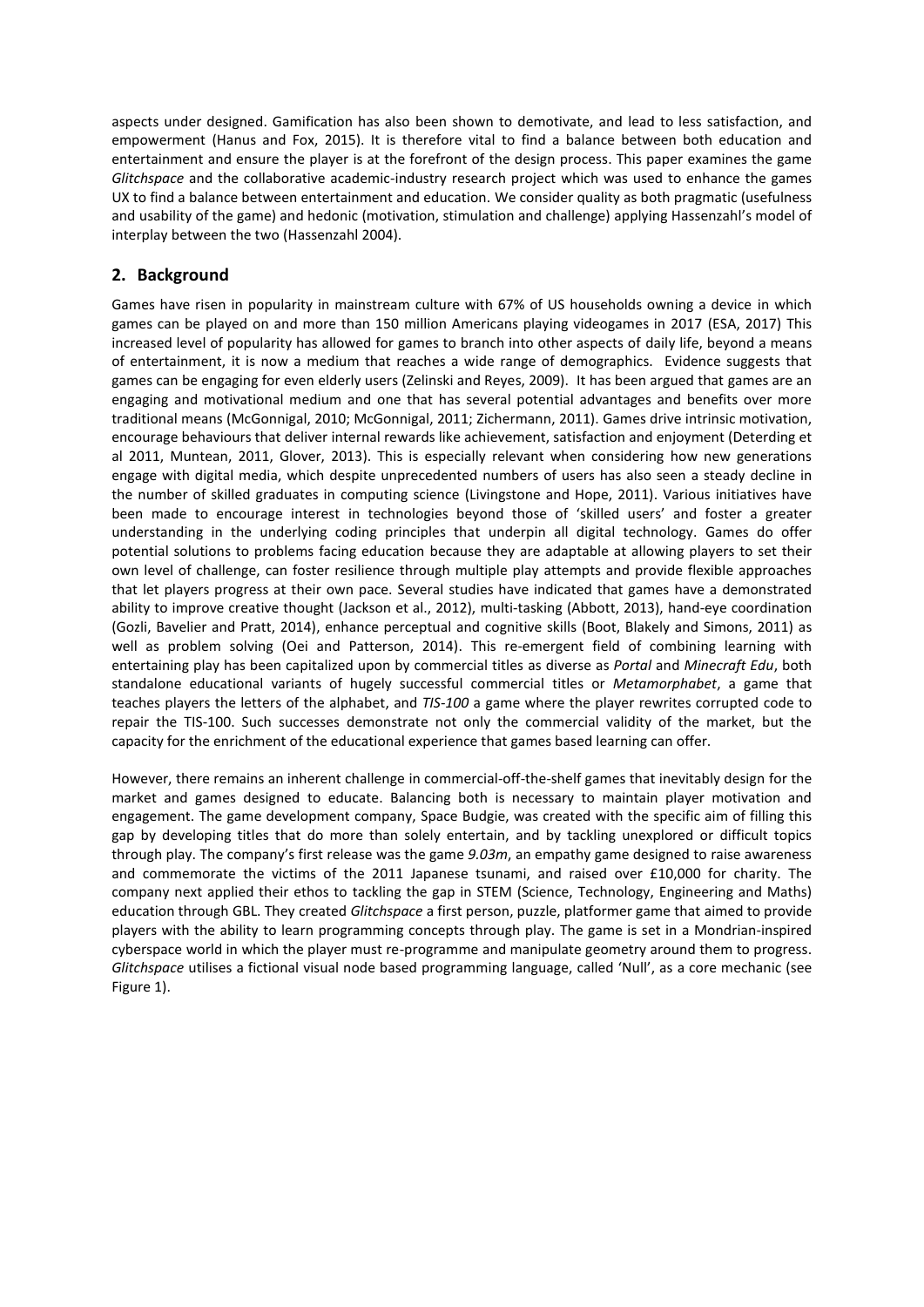

Figure 1. 'Null' Interface

Players discover key programming concepts through the puzzles they solve and can unlock additional functions to craft their own programs in a sandbox mode. The game aims to empower players to use coding as both a means of discovery and in overcoming their surroundings. Starting development in late 2013, the game launched as a paid Alpha in April 2014 and went through multiple iterations before finally being released as a full product in May 2016.

Space Budgies' goals with *Glitchspace* were admirable and ambitious. The game started development amidst substantial social and media attention about the lack of public understanding in computer programming (Wakefield, 2015) and continued debate highlighted gaps in the computer science component of the national curriculum (Livingstone and Hope, 2011), with declining numbers of students engaging with the subject and government interest in STEM increasing (gov.uk, 2014). Initiatives to encourage greater interest and participation in coding and computing in general, such as the 'Raspberry Pi' also gained traction throughout *Glitchspace's* development. If the idea appeared sound and had market potential, the game itself was harder to design. Early prototypes focused on a programmable gun that could fire out programs into the games world, (see Figure 2). These prototypes evolved but the core ideas served as the basis for the Alpha version. *Glitchspace* made its debut at GDC's Experimental Gameplay Workshop sessions in 2014, subsequently releasing on Steam Early Access in April that year.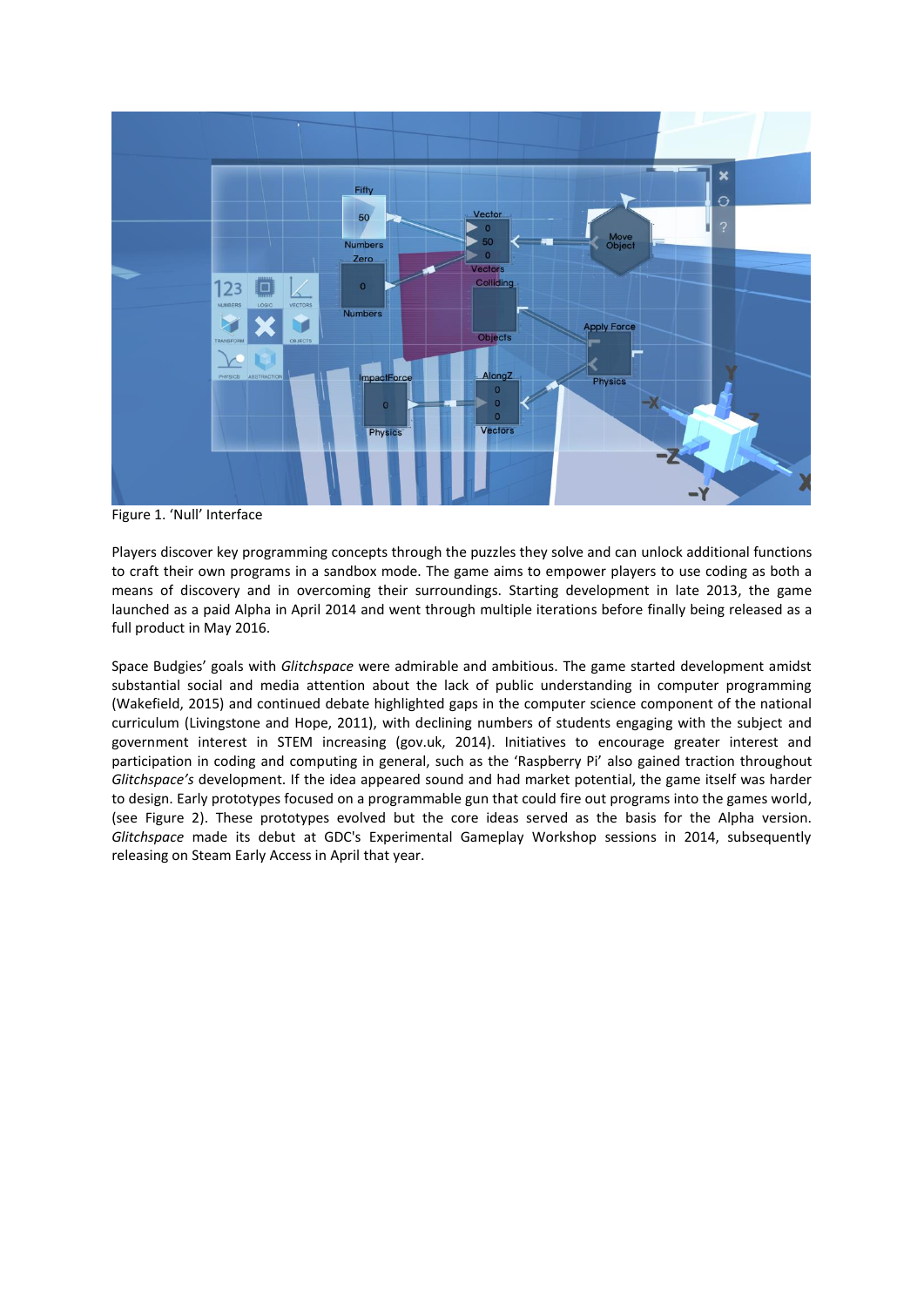

Figure 2. Early Prototype with Programming Gun.

Early reviews were promising with major press outlets including *The Guardian* (Stuart, 2014) and *Wired* (Clark, 2014) praising the commercial innovation, and industry outlet *Eurogamer*, stating that it "looks unique, bewildering and promising" (Matulef, 2014). *Gamespot* also highlighted that it "could become one of the more inventive puzzle games to arrive on the PC in some time (Todd, 2014). The idea for an academic-industry collaboration between Space Budgie and Abertay University was the result of international interest in the game from the educational sector and one institution's order of units for classroom use as part of their computer science programme. Whilst the development team were confident of building an entertaining game they looked for academic and educational expertise to ensure that learning objectives could be met effectively in-game. The aim of the collaboration focused on harnessing the games potential to develop a standalone educational version of *Glitchspace* for use in primary, secondary and tertiary educational sectors as a classroom learning tool for the computer science subject. To achieve this the collaboration centred on redesigning the games user experience (UX) to maximise its educational value. In early 2015 the decision was made to redevelop and re-design some of the gameplay, user interface and user experience to enhance the educational aspects. An iterative model was utilised to test with different Educational institutions (primary, secondary and tertiary) and allow time to implement changes. How this iterative approach shaped the user experience was fundamental to the pragmatic and hedonic quality outcomes.

#### **3.** *Glitchspace* **UX Design Process**

Several different models of game and user experience analysis were considered before determining on a heuristic design approach together with an empirical study of how an iterative approach improved engagement (Zaharias, Gatzoulis & Chrysanthou, 2012). The study focused on pragmatic (usefulness and usability of the game) and hedonic (motivation, stimulation and challenge) quality for the user, adapting Hassenzahl's model to the project goals (Hassenzahl 2004). Initial plans to implement more detailed in-game analytics were dismissed due to both budget cost and the additional development time required. Evaluation was undertaken through a mixed methods approach of quantitative questionnaires with qualitative observation of players. The collaborative project was planned into four distinct stages: Scoping; User & Focus Testing; User Experience Testing and Evaluation.

The first stage was a cognitive walkthrough of the game identifying potential issues for a new user. This informed the development of the test planning and user questionnaires, the latter focused on statement based questions and used a Likert scale. The questions centred on the UX areas: Usability/Functionality, Accessibility and Enjoyment. These areas were subcategorised for User Interface, Learnability, Motivation and Aesthetic. This provided quick quantitative feedback to the development team and was supplemented with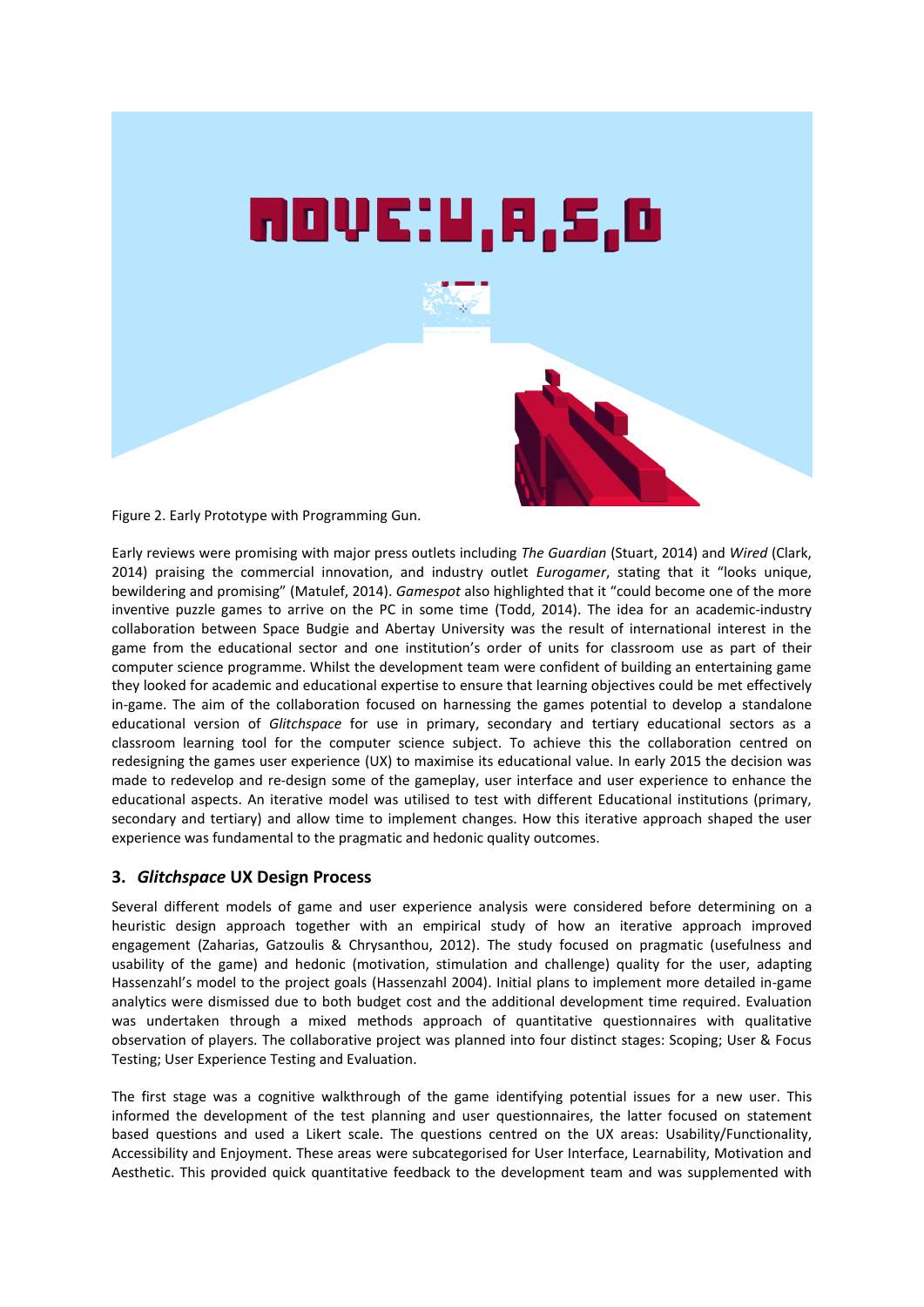qualitative observation to determine UX problems encountered during play testing that the questionnaires may not reveal. The second stage centred on focus and usability testing to iterate on prospective features and new design elements. Testing examined the pragmatic quality of the *Glitchspace* UX; what introductory programming concepts users could comprehend and learn effectively and those which they were not. The rapid development process further refined the visual programming mechanic, and acquired a range of qualitative data to compare and analyse. A range of user and focus testing sessions from specific one-to-one sessions to a large scale public event were used to acquire the necessary data. For each session users played through the same version of the game, ensuring a strong baseline. The next stage built on the previous results to examine the hedonic quality and concentrated on more detailed user experience testing. This stage was conducted with two core user groups of approximately twenty tertiary education students in each, and supported by additional focus group testing with secondary schools. The fourth and final stage re-assessed and evaluated the project goals to determine whether the iterative model was successful in improving motivation and engagement to foster a better learning experience. It is worth stating that during the process it was clear that many design changes to improve the educational aspects were rolled into the commercial release, in part because they worked but also due to the need to limit the impact of delivering and maintaining two versions on a small team.

## **4.** *Glitchspace* **UX Quality**

The pragmatic quality of *Glitchspace's* UX was initially evaluated during the first round of user testing, where multiple users from different backgrounds and demographics played through the Alpha build. This was critical in helping to determine the key demographic user groups and how various demographic groups performed while playing the game. In total data was collected from 155 participants (8 one-to-one sessions, followed up by 147 over 4 days of a public event). Ages ranged from 6 years to 61 years of age, with over half of the participants aged 14 and younger. The gender balance was reflective of the public event with 80:20 male to female ratio. In terms of education 70% of player were from primary, secondary and tertiary education sectors. Overall the initial feedback was very positive and demonstrated the pragmatic quality of the game design. The quantitative results indicated a very positive attitude towards the game, with more than 90% of the total users agreeing that they enjoyed playing the game and wanting to play more. More than 70% of participants stated that they understood the tutorial instructions and over 75% of users agreed that *Glitchspace* felt like an educational game. In terms of educating 80% felt they understood the terminology and concepts presented to them in the game, and solutions to each puzzle. However, when asked if they understood more about programming this dropped to just over 60%, the lowest percentage of all the questions. In terms of usefulness and usability the game design would appear to be strong. However, the observational notes indicated that most players struggled with the tutorials requiring guidance to progress. Similarly, the discrepancy between understanding terminology and core concepts versus programming demonstrated that users could learn how to play the game without necessarily absorbing the deeper knowledge behind their interactions. Overall the real value in determining the pragmatic quality came from the observation of users. These identified significant problems with the UX, most notably in the areas of user interface; visuals; learnability; and motivation.

The hedonic quality was largely tested in the third stage of detailed user testing. This testing focused on three main aspects: engagement, motivation and learning. Engagement measured the amount of time players engaged per session, number of puzzles solved and how often they returned to the game. Motivation examined how players interacted with the design and how they set about their goals and in solving puzzles in different ways. To understand whether the learning objectives were successful in each testing session players with little to no coding skills were analysed how well they retained the core concepts. To improve these the project team focused on four key areas of the game:

- Art Style: *Glitchspace* did not look or feeling like a traditional educational game. This helped retain player engagement and focus on puzzle-solving.
- Tutorial: tutorial animations and imagery were initially unclear, players did not know what to do at start of the game, and were confused at the beginning of the game.
- Motivation: Lack of feedback or reward on completion of puzzles. Users often struggled to know if the puzzle was solved or weren't aware when to move on.
- User Experience: improving many minor usability, accessibility and minor cosmetic issues combined to create a stilted user experience that restricted flow and immersion.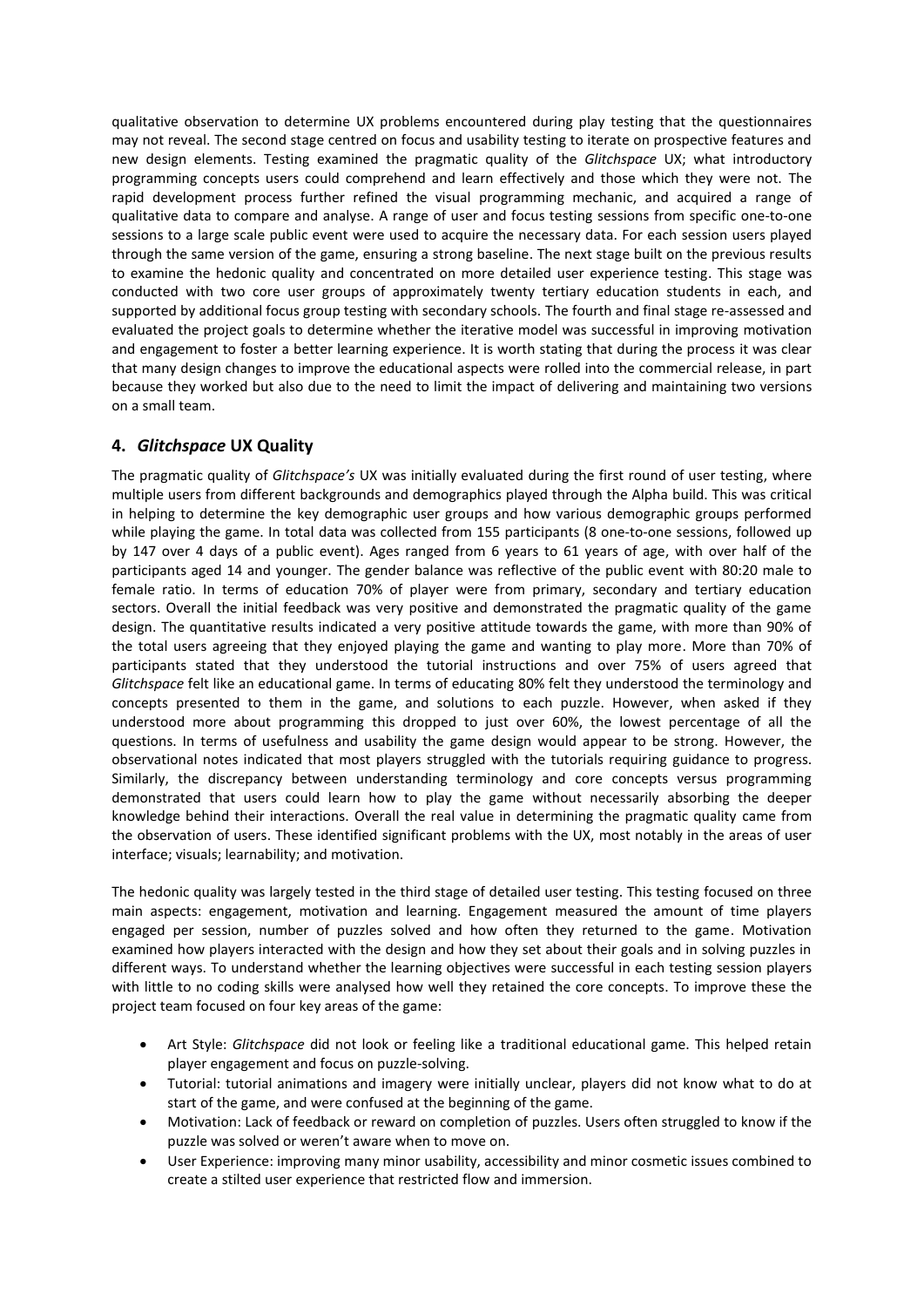With each iteration the team could improve these features to reduce friction points and enhance both the pragmatic and hedonic quality. The final internal evaluation of the game, prior to full commercial release, demonstrated that the game experience ran well and was very polished, there were no major issues that affected the user experience. However, there were still minor issues that were either aesthetic related or required additional clarity of information. The game delivered on the core values and the project goals, and formally released in May 2016.

#### **5. Market Evaluation and STEM Engagement**

In determining the success of the UX design ultimately any commercial product is judged on its sales. *Glitchspace* was relatively successful for a small indie game, with some 16,000 sales. Unfortunately, it never achieved the return that was anticipated. Once the company factored in the sales made in early access, most of which were made at lower price points and all of which had been fed back into development, the game could not sustain the development team. The intention of the academic-industry collaboration had been to build on early interest and success to create an entertaining and distinct educational product. The aim was that *Glitchspace* would, in turn, encourage engagement with STEM based subjects among its players. This has already been shown to work with iD Tech summer camps adopting the likes of *Portal 2* and *Minecraft* to aid in teaching the fundamentals of STEM subjects such as maths and physics (Gera, 2013). In the end the decision was made to develop and maintain a single *Glitchspace* product. Whilst a standalone educational product may have opened distinct market opportunities it would arguably have distracted the development team from its core vision to tackle unexplored and difficult topics through play. Pursuit of the vision was key to the critical acclaim the game received but ironically may have hurt sales to a purely educational market. For Space Budgie sales were not the single measure of success, and whilst the ambition and vision undoubtedly contributed to the protracted development cycle of *Glitchspace,* they were ultimately rewarded with positive user reviews and critical acclaim including a British Academy Scotland Award (BAFTA). Indeed, the game currently sits with a Very Positive (82%) rating on Steam and a critical analysis of the user feedback indicates that many of the negative reviews focus on common complaints in many game reviews such as the game length and perceived repetition/challenge of the puzzles. The positive reviews give a clearer indication of how the game achieved its core aims and objectives. As one player described it "I've seen a fair share of games give said player the ability to "code" certain block or areas to let you progress further in the game, but I've never seen a game such as *Glitchspace* do it so well." Others praised the game as a "nice little game to get introduced into the world of object based logics with visual programming" or "a great game to get introduced to simple programming logic with." (Glitchspace on Steam, 2017). Perhaps the success of the user experience is summarised by two comments one which described Glitchspace as a "Phenomenal tool for learning basic underlying logic for programming in fun way; my 8-year-old took to it immediately. Beautifully minimalist artwork." (Store Curator: Designer plays, 2017). The other that emphasises that the games core values and concepts were applied successfully with the player stating:

"As a programmer, the game mechanic's [sic] were awesome. I love interesting game mechanic's. The game was a decent representation of coding and its obstacles. In this game it is literal obstacles that you overcome. If you even have the slightest idea if you would be enjoy coding, try this game out. I could see this as a great way to learn basic logic to solve problems in a fun manner with out [sic] the overhead of actually learning a coding language."

The feedback on Steam was reflective of the project team's experiences in examining the game's effectiveness as an educational tool and as a means of encouraging STEM engagement. When *Glitchspace* was taken to gaming events (in addition to educational institutions) the results were immensely positive when players connected with the game. One of the most interesting developments was the game allowed pupils and teachers to discuss and share ideas regarding code and STEM in a more informal manner, especially regarding the role of computer games in the classroom and what they feel would encourage interest in STEM subjects. One of the challenges for STEM engagement is that although games are becoming more popular as an educational tool, the facilities are not always available, particularly within primary schools. The projects experiences indicate that entertaining games can clearly engage students in areas that they may have had little initial interest in but arguably there needs to be more to this initial experience to support both students and teachers. The success of other games (like *Minecraft Edu)* are partly due to the greater breadth of content and learning ecosystems available. For *Glitchspace* there is arguably more value in participatory design or co-design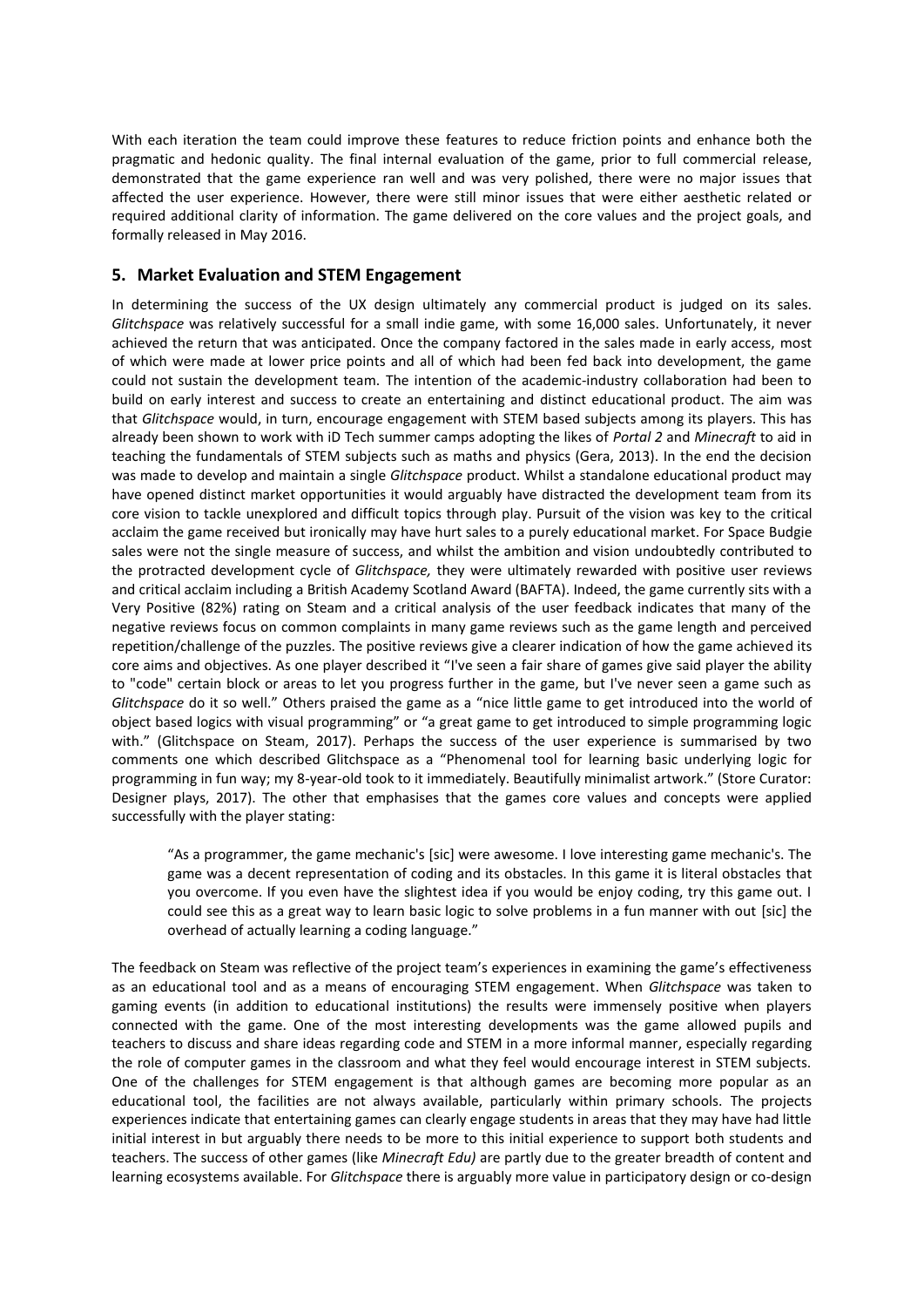projects where students can engage in workshops with specific learning objectives. Arguably adding Steam Workshop support may have helped *Glitchspace* in this regard but was another feature too far. It is worth noting that *Glitchspace* did much to achieve its objectives by educating through stealth. For pupils and students, the fact that *Glitchspace* did not feel like it was an educational game was important in creating a desire to continue playing! The project did deliver improved UX but determining player retention, and motivation remains challenging.

### **6. Conclusion**

*Glitchspace* demonstrates both the advantages and disadvantages of academic-industry collaboration and the inherent challenges in games based learning. The project demonstrates that applying additional attention to the UX design could improves philosophical concepts like motivation and engagement but the gain is marginal in comparison to initial good design. The positive response of players does indicate that these do foster better learning experiences, but measuring success remains challenging. For Space Budgie the collaboration enabled the development team to receive frequent unbiased feedback relating to the usability and accessibility of their game. This enabled the small team to remain focused on the development of features to enhance the user experience but also to create a product that was superior and had access to a much wider market at launch, than planned. The ability to improve the educational aspects of the product through targeted testing also helped to show the true value of this product to potential investors not just an entertainment item but also as an educational tool. For the University, the collaboration allowed Abertay to accumulate a large set of qualitative and quantitative data through the organised focus and user experience testing of the game. The project has set the groundwork for other collaborations and further educational and training projects with a range of diverse industries, including aerospace design, police training and intellectual property theft. The initial data gathered can be further utilised for case studies and expanding on on-going research at the university relating to game-based learning, non-traditional methods of teaching and games with purpose. However, the lack of post-release data also demonstrates the need for embedding analytics as core for measuring success.

#### **References**

- Abbott, A. (2013). Gaming improves multitasking skills. *Nature*, *501*(7465), 18-18. http://dx.doi.org/10.1038/501018a
- Bakar, A., Inal, Y., & Cagiltay, K. (2006, June). Use of commercial games for educational purposes: Will today's teacher candidates use them in the future?. In *EdMedia: World Conference on Educational Media and Technology* (pp. 1757-1762). Association for the Advancement of Computing in Education (AACE).
- Boot, W., Blakely, D., & Simons, D. (2011). Do Action Video Games Improve Perception and Cognition?. *Frontiers In Psychology*, *2*. http://dx.doi.org/10.3389/fpsyg.2011.00226
- Clark, L. (2014). *Code while you game with Glitchspace*. *Wired*. Retrieved 3 May 2017, from http://www.wired.co.uk/news/archive/2014-03/11/glitchspace
- Deterding, S., Dixon, D., Khaled, R., & Nacke, L. (2011, September). From game design elements to gamefulness: defining gamification. In *Proceedings of the 15th international academic MindTrek conference: Envisioning future media environments* (pp. 9-15). ACM.
- Industry Facts The Entertainment Software Association. (2017). The Entertainment Software Association. Retrieved 14 June 2017, from http://www.theesa.com/about-esa/industry-facts/
- Gera, E. (2013). *Minecraft, Portal 2 and Trackmania are the latest learning tools for STEM summer camps*. *Polygon*. Retrieved 4 May 2017, from https://www.polygon.com/2013/1/31/3936402/minecraft-portal-2-and-trackmania-are-the-latest-learning-tools-for
- *Glitchspace on Steam*. (2017). *Store.steampowered.com*. Retrieved 7 May 2017, from http://store.steampowered.com/app/290060/Glitchspace/
- Glover, I. (2013). Play as you learn: gamification as a technique for motivating learners. In J. Herrington, et al. (Eds.), *Proceedings of world Conference on educational Multimedia, Hypermedia and Telecommunications*, AACE, Chesapeake, VA (2013), pp. 1999-2008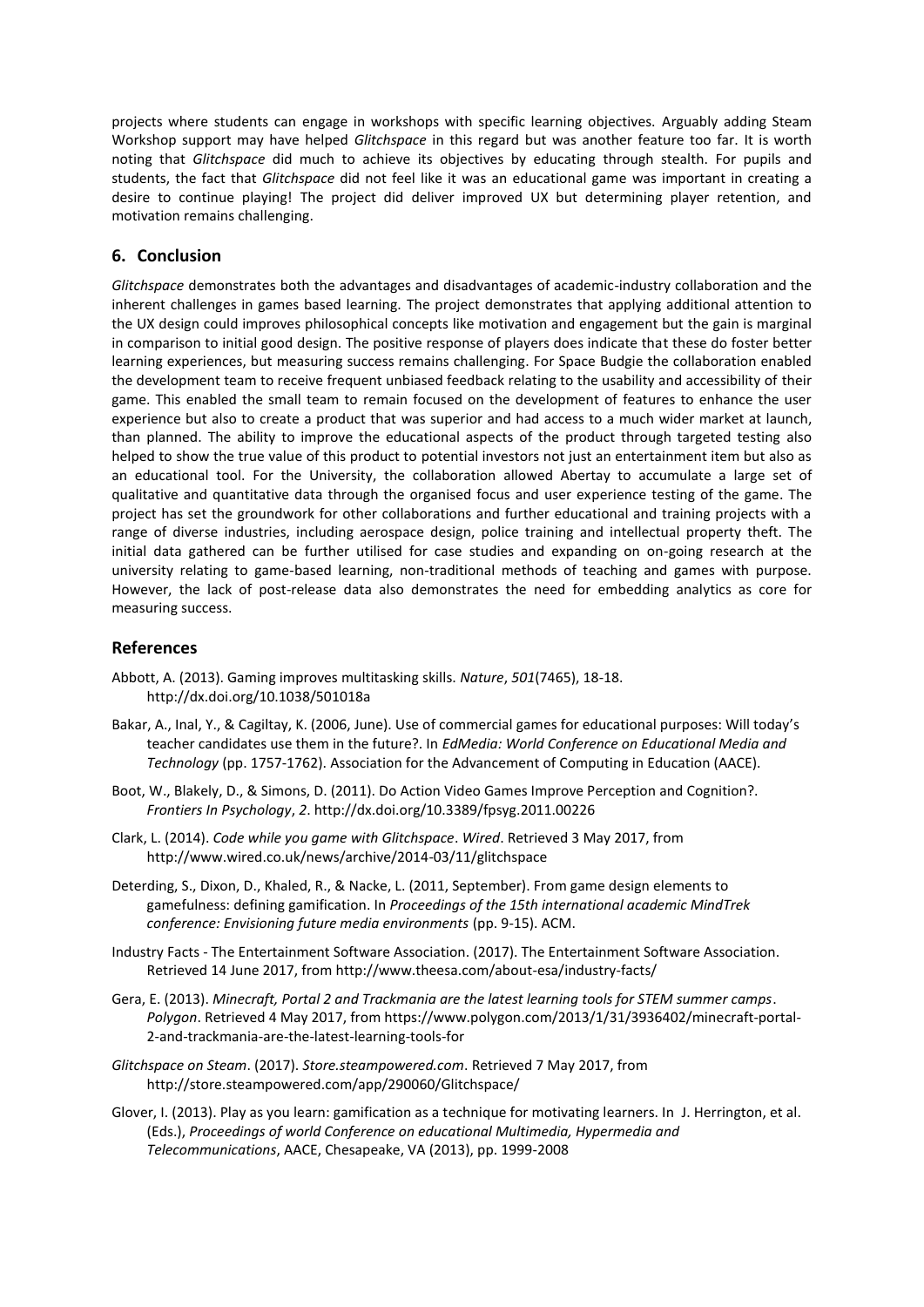- Gozli, D., Bavelier, D., & Pratt, J. (2014). The effect of action video game playing on sensorimotor learning: Evidence from a movement tracking task. *Human Movement Science*, *38*, 152-162. <http://dx.doi.org/10.1016/j.humov.2014.09.004>
- Groom, D. (2013). Edu-games hit the market, but not all are are created equal. *The Conversation*. Retrieved 13 June 2017, from http://theconversation.com/edu-games-hit-the-market-but-not-all-are-are-createdequal-20148
- Hamari, J., Koivisto, J., & Sarsa, H. (2014, January). Does gamification work?--a literature review of empirical studies on gamification. In *System Sciences (HICSS), 2014 47th Hawaii International Conference* on (pp. 3025-3034). IEEE.
- Hanus, M., & Fox, J. (2015). Assessing the effects of gamification in the classroom: A longitudinal study on intrinsic motivation, social comparison, satisfaction, effort, and academic performance*. Computers & Education*, 80, 152-161. http://dx.doi.org/10.1016/j.compedu.2014.08.019
- Hassenzahl, M. (2004). The interplay of beauty, goodness, and usability in interactive products. *Humancomputer interaction*, 19(4), 319-349.
- Jackson, L., Witt, E., Games, A., Fitzgerald, H., von Eye, A., & Zhao, Y. (2012). Information technology use and creativity: Findings from the Children and Technology Project. *Computers In Human Behavior*, *28*(2), 370- 376. http://dx.doi.org/10.1016/j.chb.2011.10.006
- Kumar, J. (2013, July). Gamification at work: Designing engaging business software. In *International Conference of Design, User Experience, and Usability* (pp. 528-537). Springer Berlin Heidelberg.
- Livingstone, I., & Hope, A. (2011). *Next Gen: Transforming the UK into the world's leading talent hub for the video games and visual effects industries.*. London, UK: National Endowment for Science, Technology and the Arts (NESTA). Retrieved from https://www.nesta.org.uk/sites/default/files/next\_gen\_wv.pdf
- *Maths and science must be the top priority in our schools, says Prime Minister - GOV.UK*. (2014). *gov.uk*. Retrieved 3 May 2017, from https://www.gov.uk/government/news/maths-and-science-must-be-thetop-priority-in-our-schools-says-prime-minister
- Matulef, J. (2014). *Trippy programming puzzler Glitchspace arrives on Steam Early Access*. *Eurogamer.net*. Retrieved 3 May 2017, from http://www.eurogamer.net/articles/2014-04-16-trippy-programmingpuzzler-glitchspace-arrives-on-steam-early-access
- McGonigal, J. (2010). Gaming can make a better world. *TED: Ideas worth spreading*.
- McGonigal, J. (2011). *Reality is broken: Why games make us better and how they can change the world*. Penguin.
- Mekler, E. D., Brühlmann, F., Opwis, K., & Tuch, A. N. (2013, October). Do points, levels and leaderboards harm intrinsic motivation?: an empirical analysis of common gamification elements. In *Proceedings of the First International Conference on gameful design, research, and applications* (pp. 66-73). ACM.
- Muntean, C. I. (2011, October). Raising engagement in e-learning through gamification. In *Proceedings of the 6th International Conference on Virtual Learning ICVL* (pp. 323-329).
- Oei, A., & Patterson, M. (2014). Playing a puzzle video game with changing requirements improves executive functions. *Computers In Human Behavior*, *37*, 216-228. http://dx.doi.org/10.1016/j.chb.2014.04.046
- *Raspberry Pi - Teach, Learn, and Make with Raspberry Pi*. (2017). *Raspberry Pi*. Retrieved 3 May 2017, from https://www.raspberrypi.org/
- *Steam Curator: Designer Plays*. (2017). *Store.steampowered.com*. Retrieved 7 May 2017, from http://store.steampowered.com/curator/6856591-Designer-Plays/?appid=290060
- *Steam Curator: IndieGames.com*. (2017). *Store.steampowered.com*. Retrieved 7 May 2017, from http://store.steampowered.com/curator/6859253-IndieGames.com/?appid=290060
- Stuart, K. (2014). *From Hate to Fellowship: How games festivals saved my year*. *The Guardian*. Retrieved 3 May 2017, from https://www.theguardian.com/technology/2014/dec/16/how-games-festivals-saved-my-year